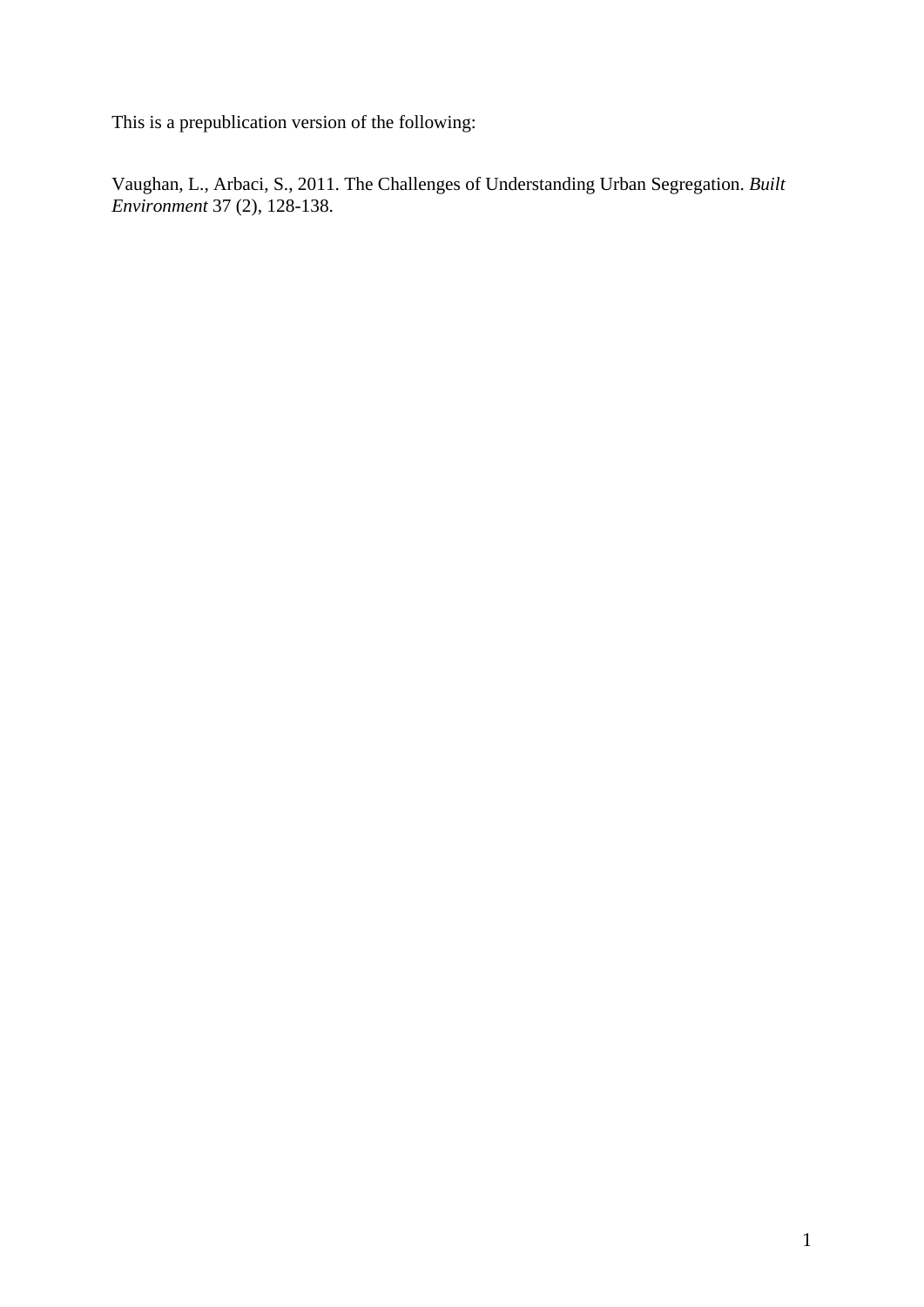# **The Challenges of Understanding Urban Segregation**

## LAURA VAUGHAN and SONIA ARBACI

*Despite a century of research into urban segregation, patterns of immigrant settlement are still insufficiently understood. This topical issue requires radical thinking, particularly as it is currently dealt with by a range of disciplines, each of which tends to rely on its own research paradigms. This paper reviews some of the key challenges of studying the subject, starting with the concept of segregation being more complex than the simplistic label of 'ghetto' might suggest. The paper also shows how approaches to the challenges of understanding urban segregation differ according to its given geographical context and disciplinary approach. It shows that segregation is a multi-dimensional process, requiring a multidisciplinary approach. The paper concludes that research into segregation needs to address the fact that it is an inherently complex and fundamentally spatial phenomenon.* 

## **Introduction: Outsiders in Society and Space?**

*Space is an integral part of the outsider problem. The way in which space is organised affects the perception of the 'other', either as foreign and threatening or as simply different*. Sibley, 1992, p. 116

Spatial segregation is, historically, an undeniable urban reality. Cities by their nature bring together disparate people and activities, yet every period brings a new phase of discourse about the supposedly problematic nature of spatial/social division. Despite being a perpetual phenomenon, segregation as a central theoretical argument, oscillates between active and quiet periods, recurrently coming back to the academic and political agenda in the wake of significant politico-economic and urban change. For example, a recent resurgence of academic interest has come about as a result of discussions on the apparent impact of economic globalization on urban spatial reorganization, allegedly requiring a 'new' spatial order (Marcuse and Van Kempen, 2002). For the general public, segregation – and its more pejorative conception as a problem of 'ghettoization' – are the sort of timeless issue which rises to the top of the agenda in the aftermath of alarming events, such as the French suburban riots of 2005 and 2007 or the earlier disturbances in northern English cities. The impact of mass media coverage of such events is further reinforced when inflammatory language is used to describe them. Phrases such as 'sleepwalking to segregation' resonate years after they have been refuted (Phillips *et al*., 2007).

 The conception of segregation as an urban problem can be dated back to the 1920s Chicago School of Sociology, where Robert Park (1926) conceived of three stages of immigrant settlement, starting with living in an inner-city 'ghetto', with upward mobility towards the ultimate goal of dispersal. This conception has been criticized for its oversimplification of the migration and settlement process. Peach (2005, p.48) has pointed out that one of the key problems with this notion is that it confuses the temporary – and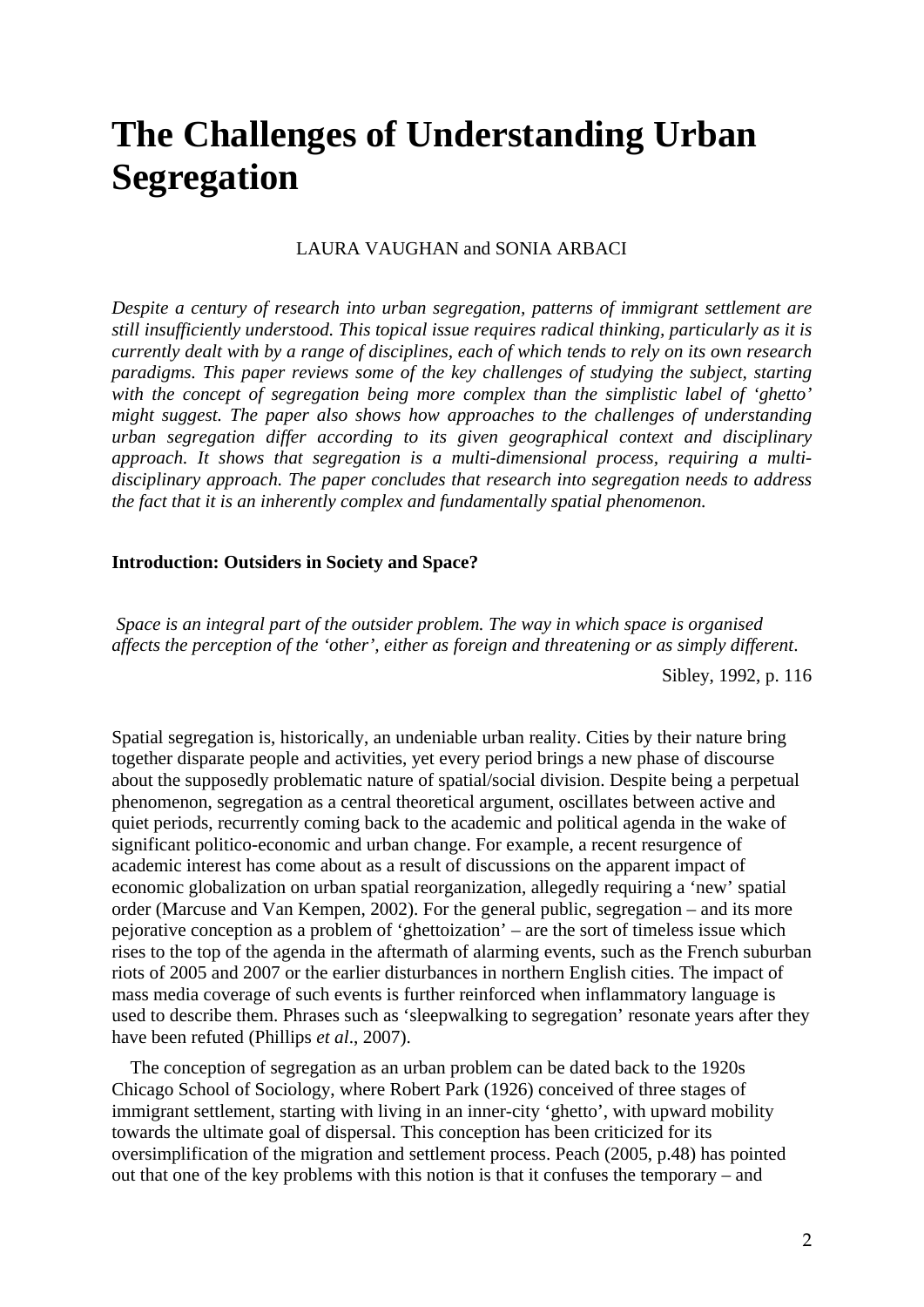temporal – nature of most minority settlements with the permanent and highly problematic nature of the Black American enforced concentration in economically deprived settlements:

The failure to distinguish between the ghetto and the enclave has had a pernicious effect on the understanding of ethnic areas in American cities ... it has conceptualized the ghetto as a temporary phenomenon. In reality, the [black] ghetto has become permanent. Economic differences are not unimportant, but they do not explain black segregation… In reality for those groups who choose it and for whom it is not enforced, concentration has many benefits. However, we need to be able to recognize the difference between the *chosen* enclave and the *enforced* ghetto. (Our emphasis).

Such an analysis points both to the need to consider individual 'choice' and 'constraints' as well as to the influences of macro-scale economic and political processes.

 There is, however, considerable debate about the degree to which the physical characteristics of a neighbourhood have an impact on the social outcomes of its inhabitants. It has been argued for example, that 'disadvantaged individuals in an isolated area will form one set of social relations, while disadvantaged individuals in a well-connected area may form another' (Lupton, 2003, p. 5; see also Spicker, 2001 and Vaughan and Geddes, 2009 for empirical research into the existence of 'poor areas'). Recent research points to explanations for these 'neighbourhood effects': Galster *et al*. (2008), for example, argue that several mechanisms existing at the local neighbourhood level affect social outcomes, including negative role models, peer effects and effects to do with a lack of access to information networks.

 The notion and understanding of segregation has progressively evolved and it is increasingly being considered as a complex and multi-dimensional process (Maloutas, 2004, p. 4). In some instances, apparently new theories stem from arguments debated in previous decades. For instance, the 1960s–1970s discussion of *la mixité sociale* and mixed neighbourhood policies has been recently revived as part of the drive towards mixed-use and integrated housing policies in Western Europe (Cheshire, 2009).

 In this sense, all theories can be regarded both as a result and a cause of 'dialectical progressions', simultaneous to events and theories, where the meaning of 'new' is thus historically and contextually relative. Not only does the concept and understanding of segregation require constant rethinking to come to terms with new realities, segregation as a theoretical framework, as well as an operational framework, will also continue to carry that intrinsic paradox, typical of multi-dimensional and multi-disciplinary concepts, whereby the inherent complexity of segregation as a phenomenon makes it difficult to explain by means of one theory alone (Van Kempen, 2002, p. 46). Although the debate surrounding the measurement and labelling of the phenomenon continues, as evidenced in recent exchanges in the academic literature (Johnston *et al*., 2005; Simpson, 2005; Peach, 2009), there is clearly still a gap in the evidence on the degree to which spatial context has an impact on social outcomes. The challenge of defining what we mean by segregation must be taken back to first principles, to the inherent uncertainty in defining differences between human groups (Mateos, in this issue).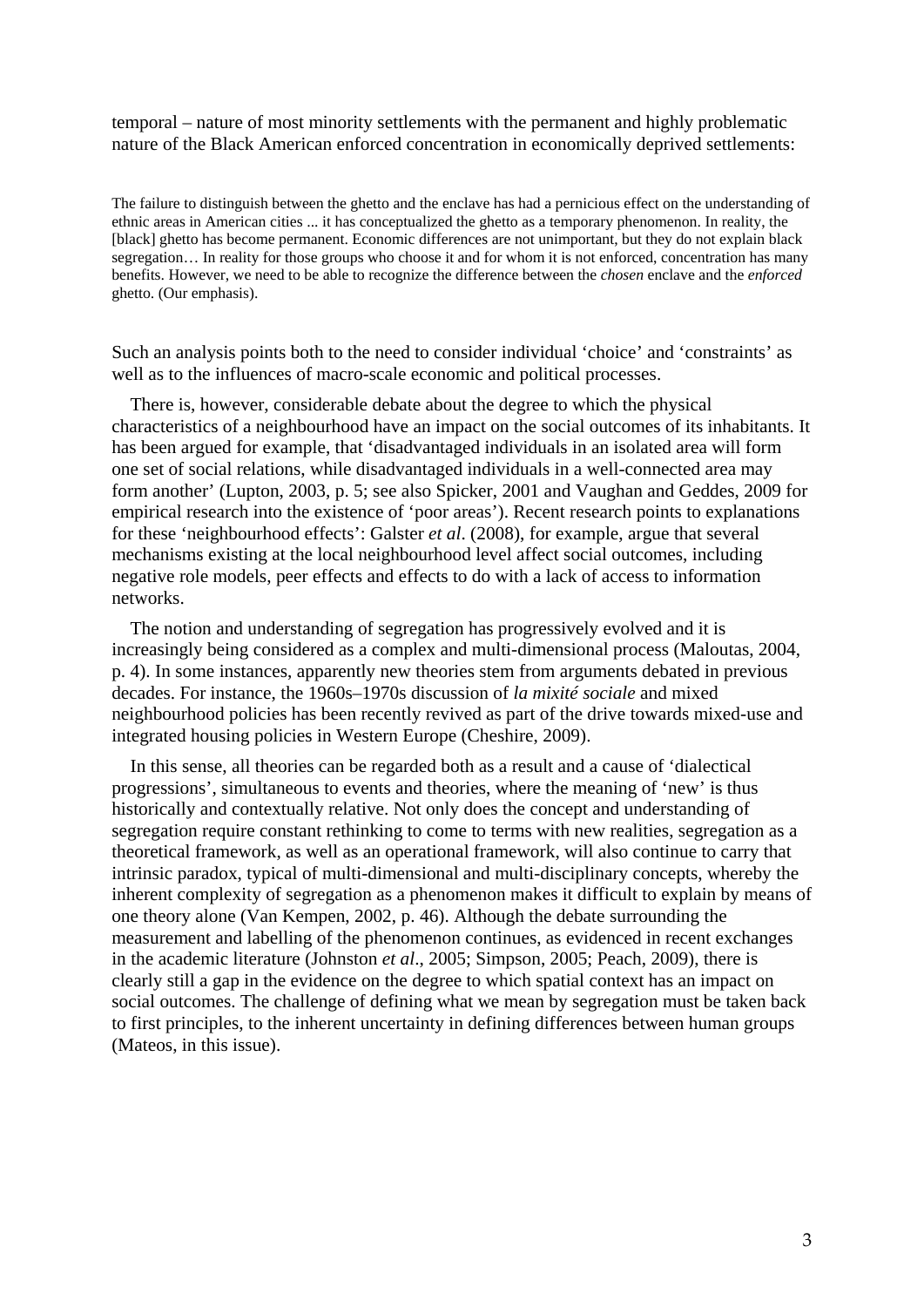# **Beyond the Ghetto**

Areas labelled as 'ghettos' are frequently simply residential clusters of homogenous groups, whose stigma of a lack of social integration with the rest of the city stems from a notion that dispersal of minorities is the only solution to the apparent problem.

 Going back as far as sixteenth-century Venice, where Jews were restricted to living in an area known as 'Ghetto' (figure 1), it is clear that despite severe restrictions on movement and economic activities, the Jewish inhabitants were not entirely cut-off from society, as the word 'ghetto' now implies. Research shows that high rates of cultural interchange took place between the Jewish Ghetto inhabitants and Venetian society and beyond (Ruderman, 2010, esp. chapter 3: 'Knowledge Explosion'). On the same subject Sennett (1994) has pointed out the paradox that, despite the severe proscriptions on activity imposed on the Jewish inhabitants of the Venice Ghetto (and to a certain degree on other minority groups in the city), the fact of their seclusion allowed for a limited amount of 'self-determination', an enrichment of community life and indeed a degree of protection from the Christian mobs during Lent. Similarly, Sibley (1992, p. 121) has suggested that clustering is also sometimes a benefit beyond maintenance of home culture: there may be an advantage to minority clusters 'to remain hidden, out of sight of the dominant society…' since they are less likely to be rejected if the majority population is unaware of them. Clustering is viewed in this case as a protective device for oppressed minorities.



*Figure 1. The Venice Ghetto walls – protective or controlling device? (Photo: by courtesy of Kayvan Karimi)*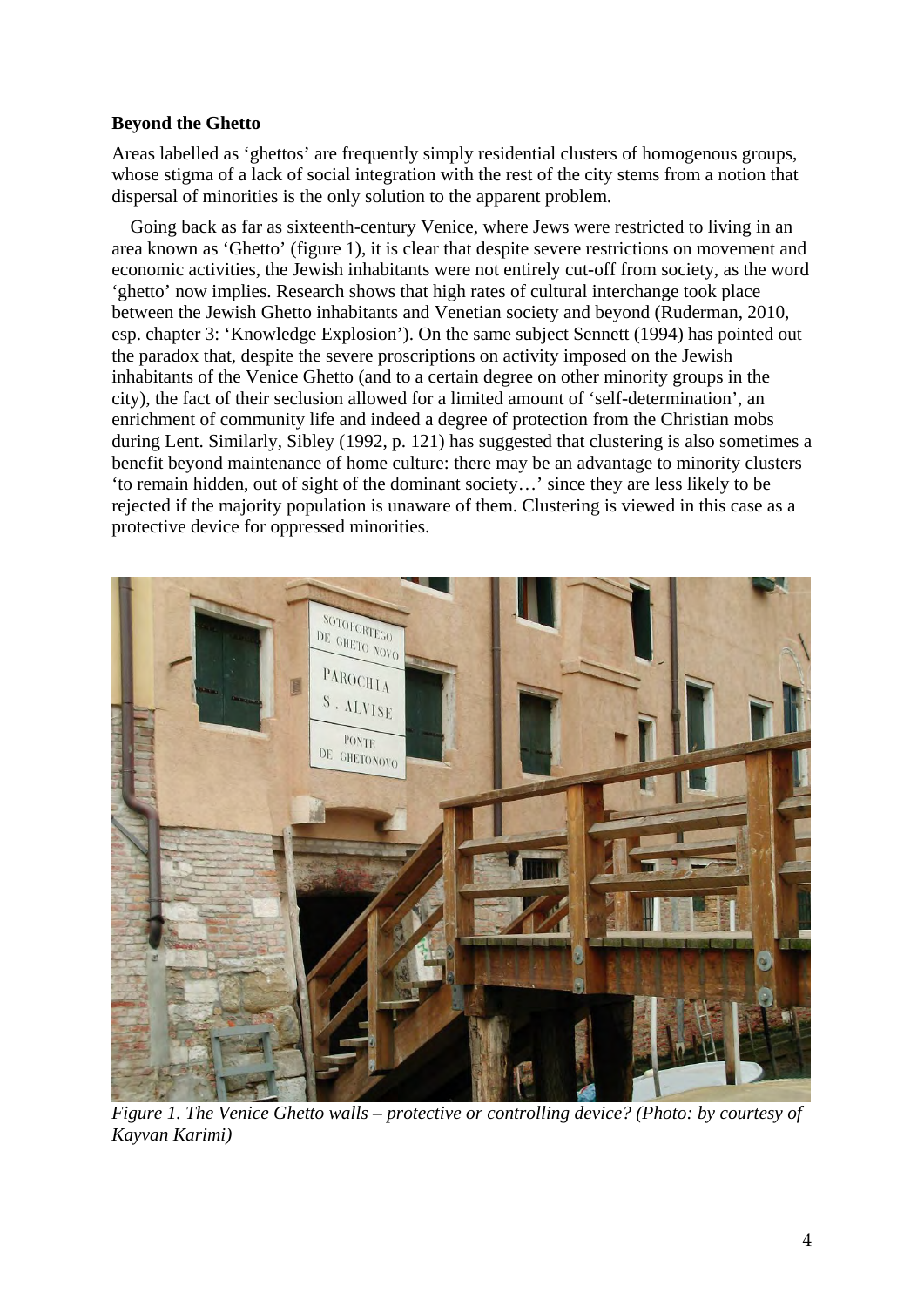Many studies of residential patterns make an unthinking equation between spatial segregation and social segregation; while segregation is frequently seen as primarily a problem of the spatial isolation of the poor. Along similar lines, ethnic concentration has recurrently been considered as the spatial representation of marginalization, separateness and oppression (Wilson, 1987), while drawing from the argument that living in socially or ethnically homogeneous neighbourhoods has primarily negative effects in terms of aspiration, opportunity, discrimination, stigmatization and crime, and hinders processes of upward mobility (Massey and Denton, 1993).

 The emerging metaphors of the 'dual city', 'divided city' or 'hour-glass society' (North, 2004) can be linked with a dualist conception of urban order, where the social and spatial dimensions of the processes of polarization, inequality and segregation are considered interchangeable. Particularly in post-Fordist societies, the idea that spatial distance between different social groups leads to their segregation has accentuated the negative perception of ethnic concentration. This is encapsulated in the notion of the 'underclass' (Wilson, 1987), or in the current argument about the existence of the 'hyperghetto' in the US (Wacquant, 2007). Both notions have been employed to legitimize policies and programmes of dispersal and mixing on both sides of the Atlantic.<sup>1</sup> Arguably, a policy approach which sees an unwavering line of progression from immigration to integration ignores the complexity of individual patterns of social interaction and memberships of social groups: '… even in highly mixed neighbourhoods, one may only have contact within one's own group' (Lindo, 2005, p. 10). Indeed, Musterd and Ostendorf (2009, p. 1529) maintain that 'it is unclear whether more contact between very different people does indeed result in higher levels of integration and increased individual opportunities'. Moreover, Galster *et al*. (2010) show that neighbourhood mixing policies require a more nuanced approach than simply housing people according to income, due to the varying and sometimes contradictory outcomes for such policies on different individuals.

 Despite being widely contested, the argument that mixed neighbourhoods are a panacea for integration has continued to surface on the political and urban agenda since the 1960s. The perception is that mixed neighbourhoods lead to a more inclusive society; namely that the ideal city is one comprising a mosaic of affluent enclaves and socio-ethnically mixed neighbourhoods. The proposition that the mixed neighbourhood is the perfect solution for segregation continues to be widely used as a reference point of discussion, despite being superseded by more advanced urban debates, and a wealth of studies of the topic (Barou, 1997; Lindo, 2005). One reason for a lack of sophisticated analysis of urban segregation could be the limitations of analytic tools for analysing spatial concentrations of ethnic groups and this is an emerging critique in the literature (Dunn, 1998; Lupton, 2003).

 There is growing evidence that dispersal programmes can be problematic (Wilson, 1987; Darcy, 2010) and critics of such programmes argue that they stem from a naïve assumption that greater mixing between poorer and more prosperous individuals will of itself lead to greater social mobility (Porter and Shaw, 2009); see above discussion on neighbourhood effects. Critics of dispersal programmes argue that they do not deal with the underlying 'structural causes of regional and city economic decline and poverty' (Musterd and Ostendorf, 2005, p. 2346). The common problem is seen to be that programmes of urban renewal do not account for the consequential shifts in social structure within and outside the affected areas, since the unforeseen consequence of urban renewal programmes can be to trigger a gentrification process that prices poorer people out of a neighbourhood (Porter and Shaw, 2009; Arbaci and Malheiros, 2010).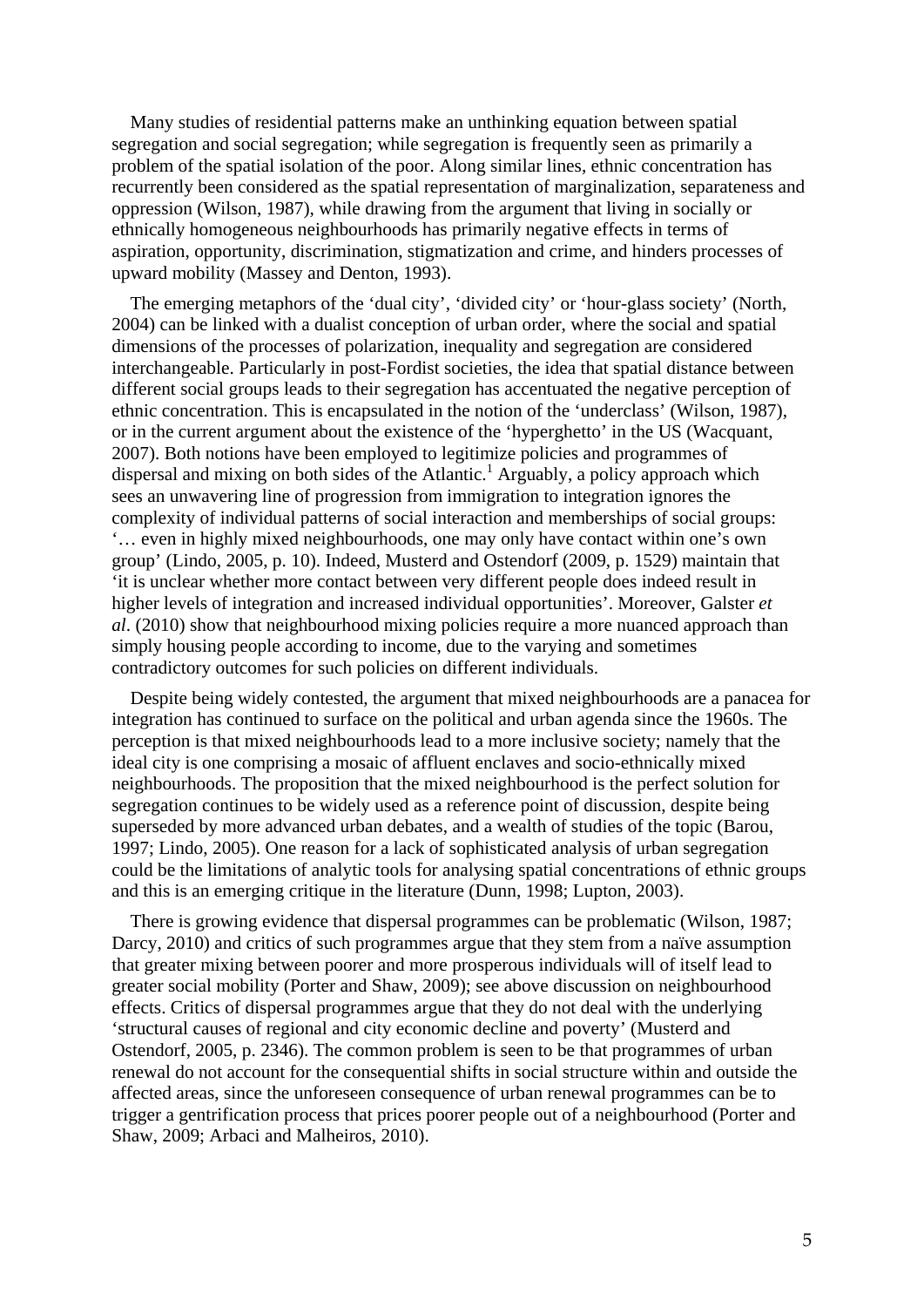While there is now a significant amount of research which refutes the notion that residential segregation is inherently problematic (Simpson, 2004), it is also necessary to challenge the focus on segregation as a purely residential phenomenon. This belies the fact that it is in the public realm: 'the street, community centre, work, park, and other public spaces, [which] are more meaningful sites of ethnic segregation for people's everyday lives, especially for women and young people' (Phillips, 2007, p. 1147). Moreover, the need to understand the specific spatial context is frequently overlooked: life in a poor neighbourhood is different from one in a mixed-income neighbourhood and it is vital to consider this difference in order to understand everyday constraints on integration, such as access to work or the mixing of populations in the public realm.

 Academics are nowadays more likely to shift between the scale of analysis from the macro – considering national welfare and housing regimes or citizenship (Musterd and Andersson, 2005; Arbaci, 2007) – to the city scale – considering socio-urban structures and governance (White, 2002); to the finest dimensions of the neighbourhood – including social and ethnic dynamics (Kesteltoot and Meert, 1999; Musterd and Ostendorf, 2005). These are leading to more nuanced discussions of policy, where evidence is brought to bear on whether the local or larger scale area is the dominant factor in social exclusion (Andersson and Musterd, 2010); and to more detailed analyses of the spatial impact of such policies (see Greene *et al*. and Murtagh, both in this issue). The renewed focus on the neighbourhood scale has also meant that the physical environment has become more prominent in the analysis of the mechanisms of differentiation (Friedrichs *et al*., 2005).

 Despite the developments in academic work, public policy continues to be hindered by a lack of clear definitions of terms such as 'community' and 'segregation'. A review of these challenges by Strier (2009) argues that this lies at the heart of the difficulties in constructing policies in this arena. While the policy agenda in the UK is now shifting away from concepts such as 'community cohesion' and 'multi-culturalism' towards notions of racial and economic equality of opportunity (Department for Communities and Local Government, 2009), a lack of clear definitions of terms as well as a lack of understanding of the ultimate aims of such policies continues to hamper debate. For example, if spatial segregation is bad, where is the evidence that integration – or residential mixing – is necessarily good? The lack of clarity regarding the relationship between immigrant settlement patterns and social outcomes in the contemporary city demonstrates the urgent need for innovative thinking in this area, since there is a dichotomy surrounding research into the relationship between society and space. While the social sciences tend to lack an understanding of the independent contribution of the built environment to the way in which communities change over time, the spatial sciences lack an understanding of the political and cultural dynamics underpinning statistical measures of segregation.

Most vitally, there is a need to understand spatial configuration – the complex interactions between the parts and whole of the city – in order to understand the phenomenon of segregation. The reason this matters is that the way in which urban spaces both acquire social meaning and have social consequences comes out of how they form part of the city's layout (Hillier and Vaughan, 2007).

## **The Role of Spatial Configuration in Social Segregation**

An understanding of how the public realm, shaped by urban form, can create the potential for encounters and co-presence between different types of social groups, is essential to achieve a more nuanced understanding of cities, migration and settlement patterns, since only thus is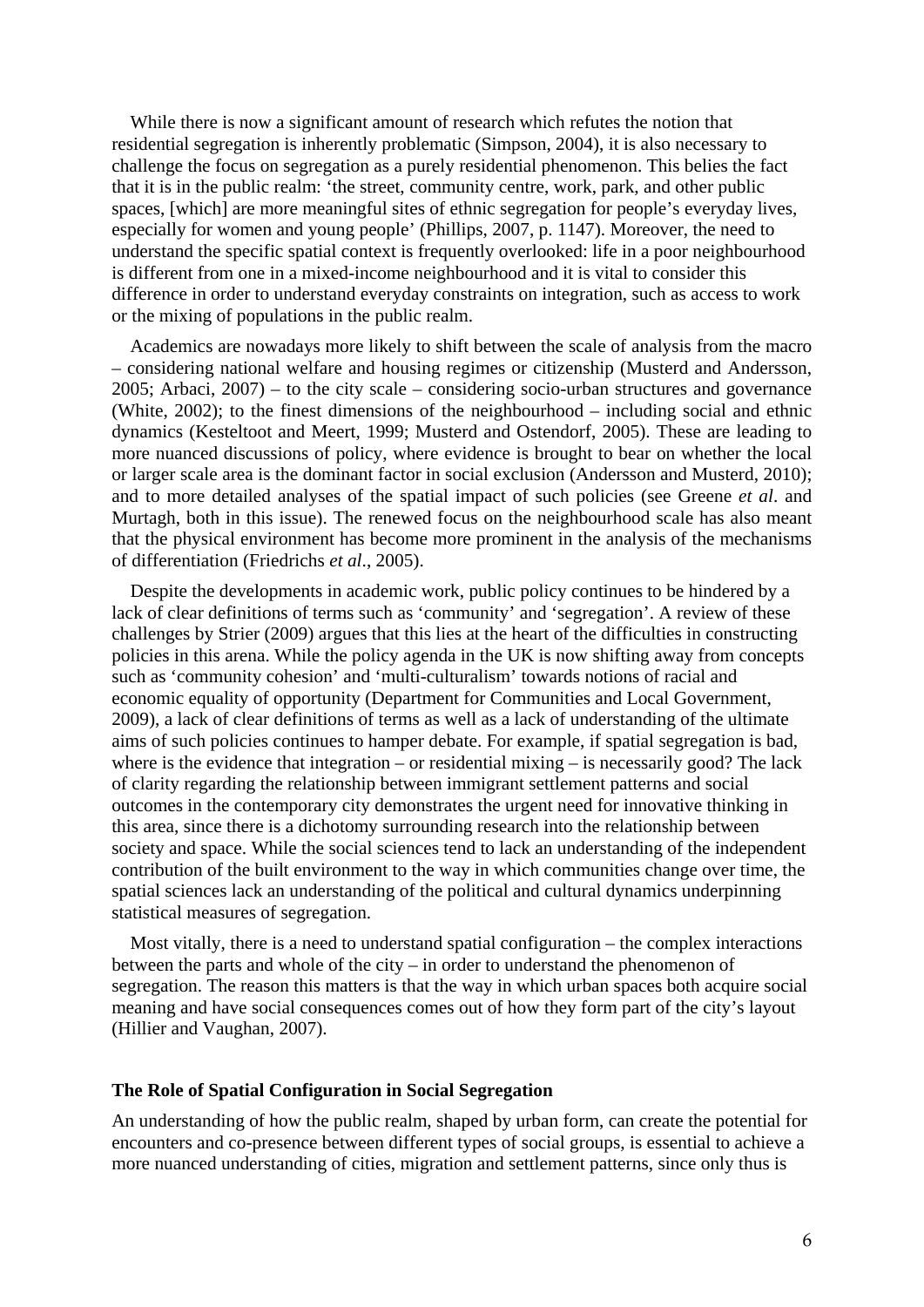progress made from the simplistic assumption that clustering equates with ghettoization. As pointed out in 'The architecture of community' (Hanson and Hillier, 1987), individuals are simultaneously members of two different kinds of social grouping: *spatial* groups – which occur 'by virtue of proximity' and *transpatial* groupings, which 'unite people independently of space' (such as members of a church or club).

 In complex societies containing many and varied communities, public space has a different role to play than a straightforward correspondence with the society which it contains. Rather, the urban environment can be structured so as to enable the encounters between different social groups, both spatial and transpatial (Vaughan, 2007). Social groups have a range of principles of solidarity, encoded into 'different daily routines and practices that lead to different modes of spatial co-presence … these 'code' differences [are] realised in patterns of local encounter' (Hanson, 2000, p. 115). Community membership can shift in time and space, so that an individual can express different solidarities throughout the course of a day or week:

I effectively have integrated. I've gone to predominantly white schools, I work in a white firm, and I can live anywhere I want. [Yet] it really is psychologically soothing for me [when one goes home to] Harlem, when you are in your own community … basking in [your] own culture.

As this quote from Varady (2005, p. xiv) shows, the spatial dimensions of 'community' vary and overlap. 'Community' can have both a highly spatialized as well as a highly transpatial formation. Instead of the constant search for a static definition of community and rather than the use of volatile concepts such as 'multiculturalism' and 'community cohesion', it is culture itself and its means of spatial and social manifestation that need to be properly understood, as stated by Werbner (2005). Any attempts to enforce cohesion on supposedly ghettoized communities is likely to do harm in that, by definition, it ignores the permeability of the spatial form as well as the fluidity of the social structure of minority groups.

 Many urban theorists have pointed out that the pattern of everyday life – whether it is the chance encounters outside the front door, or the conversation while the children are at play in the local square, or the chat at the city-centre snack bar at lunchtime – are the raw material of society. As shown by Hillier and Hanson (1984), in their seminal *The Social Logic of Space*:

[the] man-made physical world … constitutes (not merely represents) a form of order in itself: one which is created for social purposes, whether by design or accumulatively, and through which society is both constrained and recognisable. It must be the first task of theory to describe space as such a system. (*Ibid*., p. 9)

 Arguably the street is more important for newly arrived minority groups than for others. Roberts (1973, p. 43), in his history of early twentieth-century Salford's 'Classic Slum', maintains that the street acted as a mechanism for 'storing and redistributing information that could be important economically to themselves and their neighbours'. Research into historical cases of supposed 'ghettoization' have shown that there is a much more complex picture than the simplistic notion of the immigrant residential quarter cutting its inhabitants off from society. In fact, depending on the location and the way in which the street network is utilized, clustering can enable the intensification of communal activity, socialization, networking and self-support. Analysis has shown that clustering of immigrants during the initial stages of settlement – and sometimes beyond the first generation – is part of a natural process of acculturation and integration (Vaughan, 2007). The research suggests that for immigrants, settlement in locations which enable economic activity is a necessary step in the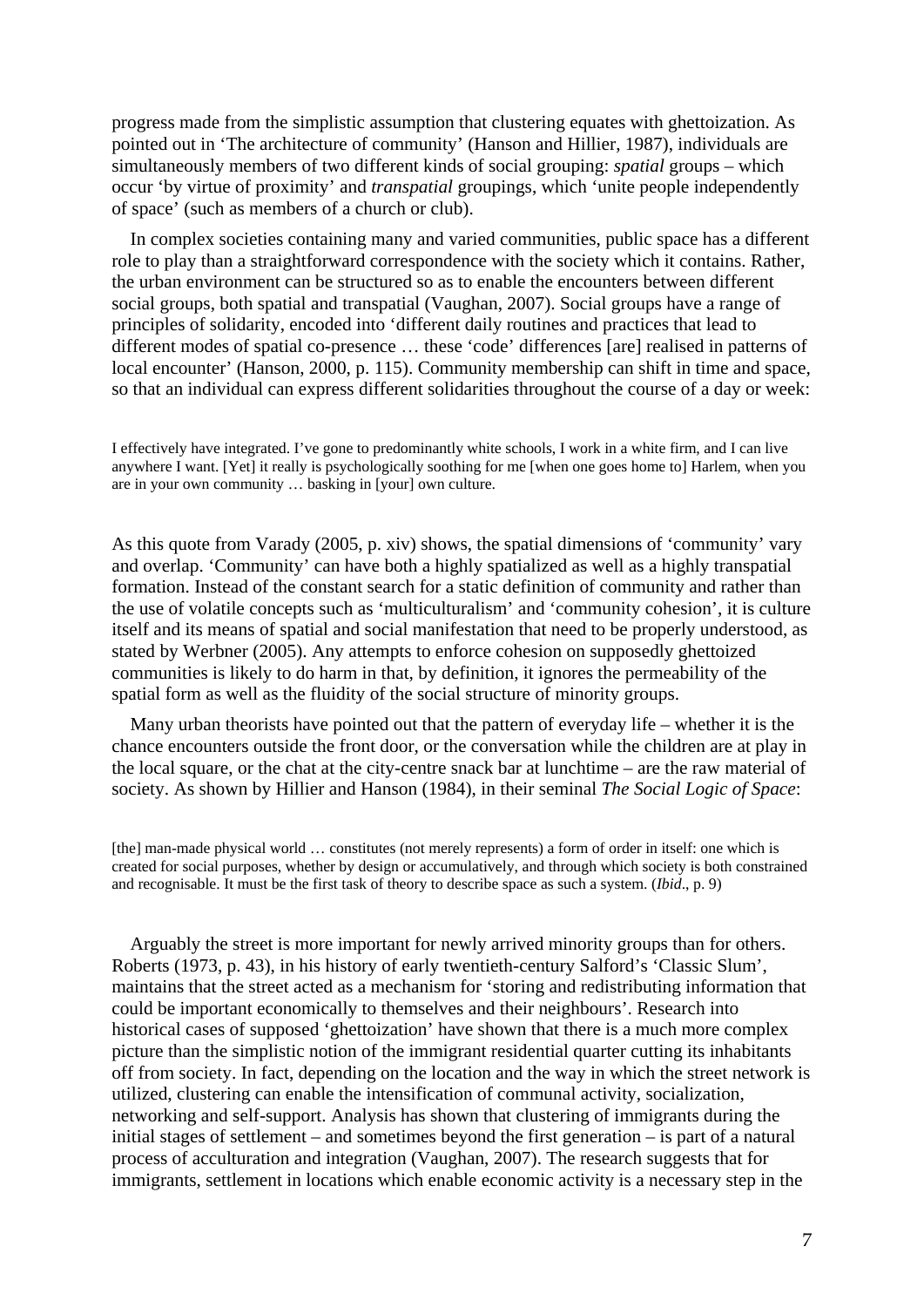immigrant process (Vaughan and Penn, 2006), and often entrepreneurship in ethnically concentrated neighbourhoods not only results in processes of 'mixed-embeddedness' and economic integration, but strengthens social networks and reciprocity, and enhances electoral power (Body-Gendrot *et al.*, 2000; Kesteltoot and Meert, 1999; Vaughan, 2005). It should, however, also be pointed out that there is evidence that longer term minority clustering can have a negative effect: impeding social mobility (Galster *et al*., 2008), limiting access to work (Musterd *et al.*, 2008), enabling criminal behaviour (Ceccato and Oberwittler, 2008), or hampering school achievement (Sykes and Kuyper, 2009).

 Another issue frequently overlooked in segregation studies is that a group can be integrated in one sphere, such as through economic exchange in the marketplace, whilst maintaining strong internal social ties, as evidenced by a study of the nineteenth-century Jewish settlement of Manchester and Leeds (Vaughan, 2005). A similarly important distinction between people at different stages of their lives is indicated by (Phillips, 2006, p. 35), who shows that while for some British Muslims, clustering by choice in vital: 'Everything is here, our culture, our shops, mosque … and the best thing about this area [Manningham]: no racism'. Others, particularly the children of Muslim immigrants, prefer to move away from community spaces. The move is:

symbolically important, especially for some younger women. The newly acquired spaces enable them to occupy a social, cultural, and spatial position on the margins of the community, which affords some freedom from perceived social strictures and conventions … [but still] not too far away from the family home. (*Ibid*.)

Other research has found that public space plays an important role in bringing disparate groups together, although some sources state that only meaningful everyday contact (such as in the classroom or the workplace) can serve this purpose (Amin, 2002; Hewstone *et al*., 2005; Valentine, 2008).

 The phenomenon where groups traditionally perceived to be politically divided integrate when relocated in another sphere is another theme that emerges in several studies. London in particular frequently features as a place where for ethnic groups such as Pakistanis and Indians, or Greek and Turkish Cypriots, residential and economic clustering exist and 'cordial relations' are manifested between diasporic communities that were in a situation of hostility in their countries of origin (Robins and Aksoy, 2001; Thomas, 2010). Equally, the emergence of London and other cities as places of 'super-diversity', means that groups that are outwardly perceived as uniform, mask an essential range of differences that is ignored at the researcher – and the policy-maker's – peril. Ceri Peach's analysis of the 'South Asian community' demonstrates this in particular, where he has shown that housing needs and economic trajectories are profoundly different for the East African, Pakistani and Bangladeshi people included within this group (Peach, 1998). Another interesting outcome of super-diversity is that groups of the same religious background can find themselves having to reflect on and adapt their own practices and beliefs, once they encounter the 'multiplicity of traditions of faith within each religious group due to the variety of countries of origin' in such places (Vertovec, 2006, p. 12). This was also the case in seventeenth-century Venice, where Ashkenazi and Sephardi Jews, who came from diverging cultural, linguistic and ritual traditions, were brought together in the 'same dense, bounded space' where a mutual identity was subsequently forged (Sennett, 1994, p. 244). Clearly, identifying immigrants and minorities purely by religion is highly reductive when attempting to understand segregation in such contexts.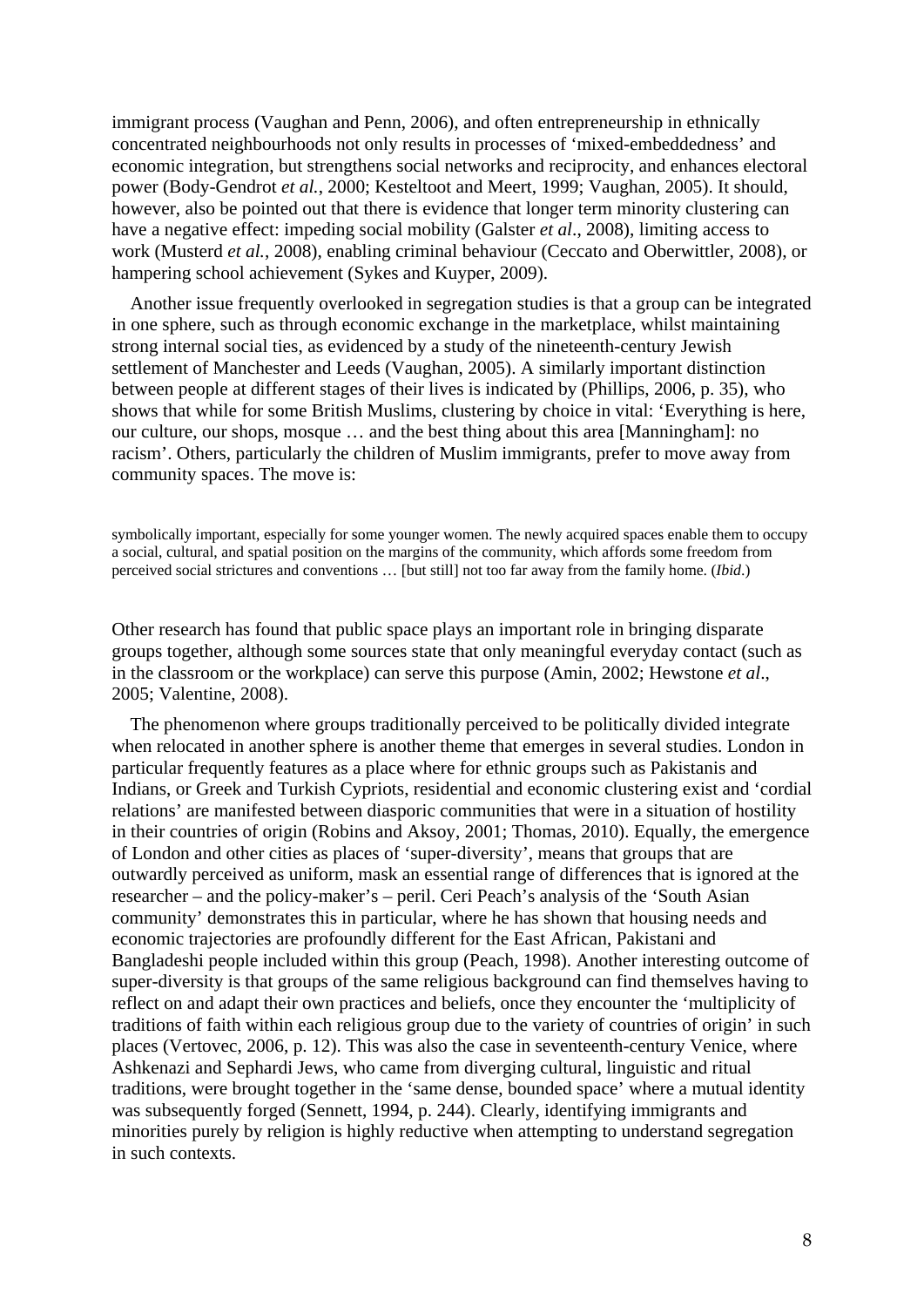The aim of this special issue in general – and this paper in particular – is therefore to emphasize the complexity of segregation as a phenomenon that takes place in space and time. Understanding that society leaves traces on its surroundings and that those surroundings have in turn an influence on how society is structured, is at the heart of this notion, whereby it has been shown how it is the emergent *structure* of space, rather than the formal geometric definition of any particular physical object or array of objects, that explains its fundamentally social nature (Griffiths, *et al*., 2010; Hillier, 1999).

 Although segregation is traditionally seen to be a residentially placed problem of poverty and ethnic exclusion, it should also be broadened to encompass the broader ranges of inequalities in the urban realm. For instance, the issue of school segregation is an increasing focus of debate as a phenomenon which might constrain socio-economic opportunities (Lupton and Tunstall, 2008). The definition of schools as 'micro-public' spaces, means that an absence of educational integration can play a key role in shaping patterns of division (Amin, 2002) and this is very much the focus of debate in cities with a longstanding history of ethnic division, such as Belfast or Nicosia. Similarly, whereas in the past cities such as London created an environment where rich and poor were close together, but marginally separated at street scale, a growing phenomenon across the world is the creation of gated residential areas (one hesitates to term these 'communities'), whose contact with surrounding streets is minimal, and impact is maximal, due to their interrupting the flow of movement in the area. This 'privatization of the public sphere' (Glasze *et al*., 2006) is arguably as problematic as is the supposed 'hypersegregation' so often cited in discussions of urban problems. Indeed there is a growing consensus in the Latin American segregation literature that, although the growth of gated communities might be reducing 'apparent' segregation, through diminishing numbers according to the standard indices which measure population mixing, these hide the encapsulation of the affluent amongst the poor at very fine spatial scales. The scale of operation of segregation then is central to understanding what it really means in these contexts.<sup>2</sup>

 Segregation is not only a broader subject conceptually; it also shifts in its focus from location to location. In the UK and Europe the focus tends to be on social and ethnic difference, whilst in Latin America it is predominantly an issue of class; in Australia much of the discourse is around new versus old migrants (see paper by Wise in this issue); and in Belfast and Nicosia religious divide frequently masks class differences (see paper by Charalambous and Hadjichristos in this issue) just as much as in Israel, where the focus is on religious as well as ethnic differences (see paper by Omer in this issue). The shift changes again in the US, where the discourse has traditionally been first and foremost about race (although arguably masking a class problem too – see Varady, 2005).

 Different disciplines approach the problem at different scales too: both in terms of geographic scale, and in terms of scale of discussion, since the scale of interest is often determined by the discipline. Thus, some discussions in the sociological literature focus on the home or places of worship (Eade and Garbin, 2002), the spatial sciences commonly concentrate on identifying and mapping change at the neighbourhood scale (Johnston *et al*., 2002; Simpson, 2004) and the mathematical sciences have a predominant focus on measuring scale across wide areas of the city without necessarily taking account of real, lived space at all (Yizhaq, 2004). What is evident is that without a multi-scalar approach that takes account of the relationship between localized patterns of mutuality and division and wider-scale opportunities for movement across space and time, the ability to handle the social complexity of the subject is lost. Equally, without recognizing that a differing spatial context, such as the inner-city or the outer suburb, can have a profound impact on social division, the spatial complexity of the subject is also lost. Indeed, it has been suggested that a 'proper resolution'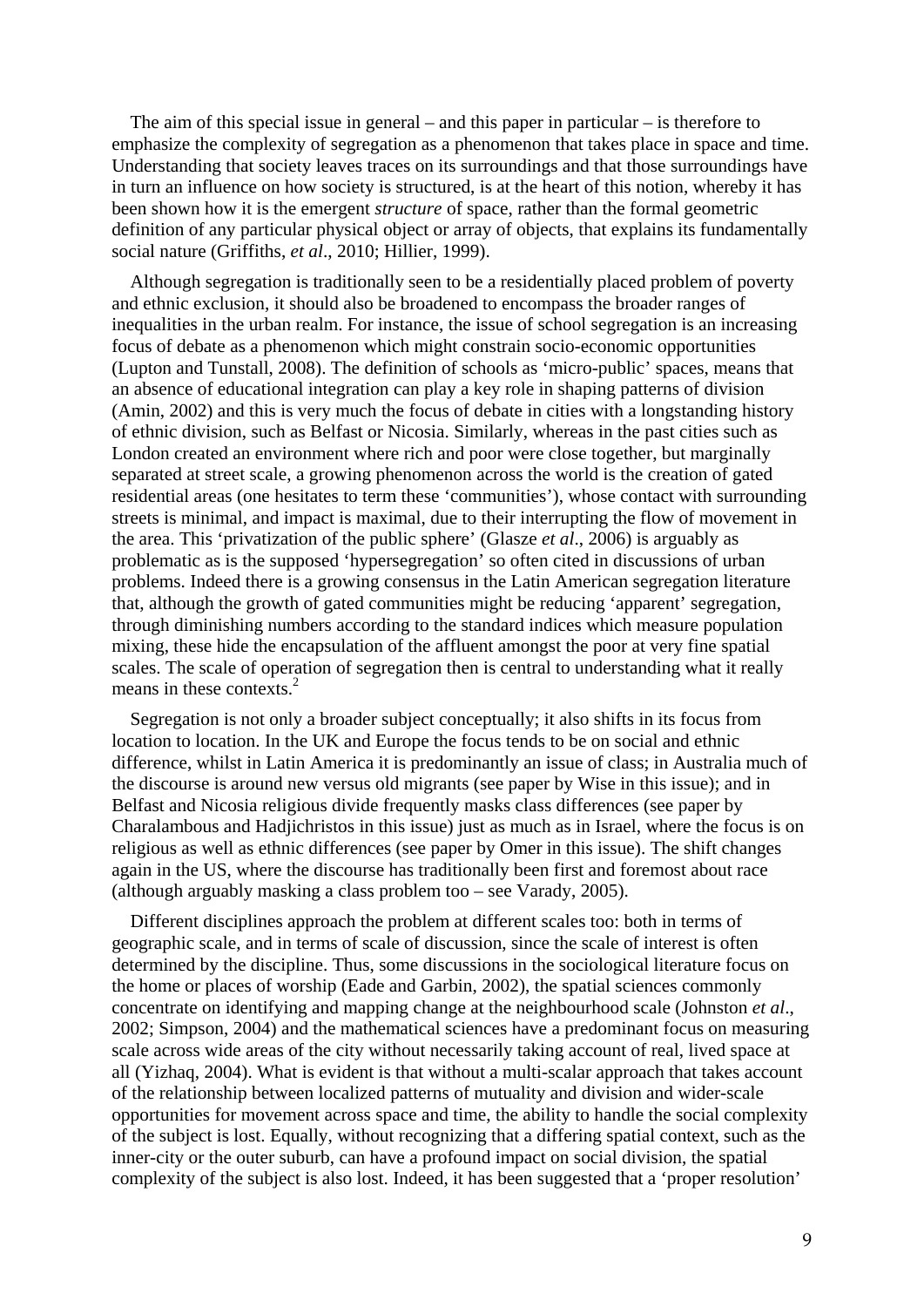of these questions will require 'more elaborate research design, in which the macroscopic approach of aggregate statistical analysis [is] married with special microscopic studies designed to elucidate behavioural motivations and effects' (Carling, 2008, p. 558). It is hoped that this special issue will achieve the aim of addressing the complexity of segregation as a social-spatial issue, demonstrating that the discourse around segregation has to get beyond the ghetto: both physically and theoretically.

#### **NOTES**

1. For example, the HOPE VI and MTO public housing projects in the USA (Imbroscio, 2008); Contracts de Ville in France (Simon, 2002); Urban Revitalisation Policy and Housing Differentiation Programmes in the Netherlands, (Kruythoff, 2003); and the mixed tenure policy under the Sustainable Communities agenda in the UK (Lupton and Tunstall, 2008; Cheshire, 2009).

2. We are grateful to Pablo Mateos for pointing this out. See also Brillembourg *et al*. (2005).

#### **REFERENCES**

- Amin, A. (2002) Ethnicity and the multicultural city: living with diversity. *Environment and Planning A*, **34**, pp. 959–980.
- Andersson, R. and Musterd, S. (2010) What scale matters? Exploring the relationships between individuals' social position, neighbourhood context and the scale of the neighbourhood. *Geografiska Annaler: Series B, Human Geography*, **92**, pp. 23–43.
- Arbaci, S. and Malheiros, J. (2010) De-segregation, peripheralisation and the social exclusion of immigrants: Southern European cities in the 1990s. *Journal of Ethnic and Migration Studies*, **36**, pp. 227 –255.
- Barou, J. and Baillergeau, E. (1997) Les politiques d'integration des États européens vues à travers quelques experiences sectorielles. *Revue Française des Affaires Sociales*, no. 2, pp. 167–184.
- Body-Gendrot, S., Martiniello, M. and Centre for Research in Ethnic Relations (2000) *Minorities in European Cities: The Dynamics of Social Integration and Social Exclusion at the Neighbourhood Level.* Basingstoke: Macmillan.

Brillembourg, A., Feireiss, K. and Klumpner, H. (eds.) (2005) *Informal City: Caracas Case*. Munich: Prestel.

- Carling, A. (2008) The curious case of the mis-claimed myth claims: ethnic segregation, polarisation and the future of Bradford. *Urban Studies*, **45**, pp. 553–589.
- Ceccato, V. and Oberwittler, D. (2008) Comparing spatial patterns of robbery: Evidence from a Western and an Eastern European city. *Cities*, **25**, pp. 185–196.
- Cheshire, P. (2009) Policies for mixed communities: faith-based displacement activity? *International Regional Science Review*, **32**, pp. 343–375.
- Darcy, M. (2010) De-concentration of disadvantage and mixed income housing: a critical discourse approach. *Housing, Theory and Society*, **27**, pp. 1–22.
- Department for Communities and Local Government (2009) *Tackling Race Inequalities: A Discussion Document*. London: DCLG.
- Dunn, K. (1998) Rethinking ethnic concentration: the case of Cabramatta, Sydney. *Urban Studies*, **35**, pp. 503– 527.
- Eade, J. and Garbin, D. (2002) Changing narratives of violence, struggle and resistance: Bangladeshis and the competition for resources in the global city. *Oxford Development Studies*, **30**, pp. 137–149.
- Friedrichs, J., Galster, G. and Musterd, S. (2005) *Life in Poverty Neighbourhoods: European and American Perspectives*. London: Routledge.
- Galster, G., Andersson, R., Musterd, S. and Kauppinen, T.M. (2008) Does neighborhood income mix affect earnings of adults? New evidence from Sweden. *Journal of Urban Economics*, **63**, pp. 858–870.
- Galster, G., Andersson, R. and Musterd, S. (2010) Who is affected by neighbourhood income mix? Gender, age, family, employment and income differences. *Urban Studies*, **47**, pp. 2915–2944.
- Glasze, G., Webster, C. and Frantz, K. (2006) *Private Cities: Global and Local Perspectives*. London: Routledge.
- Griffiths, S., Jones, C.E., Vaughan, L. and Haklay, M. (2010) The persistence of suburban centres in Greater London: combining Conzenian and space syntax approaches. *Urban Morphology*, **14**, pp. 85–99.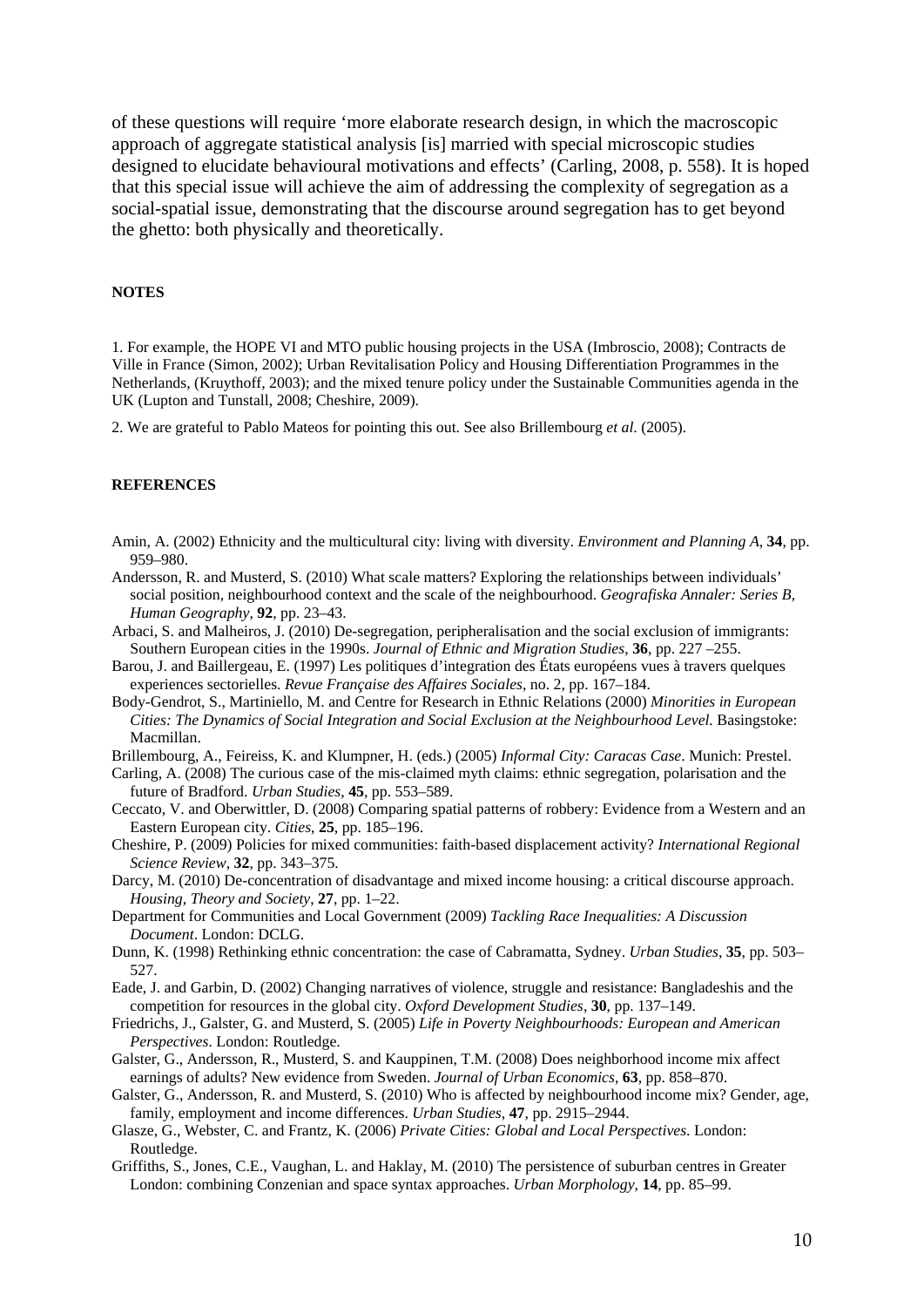Hanson, J. (2000) Urban transformations: a history of design ideas. *Urban Design International*, **5**, pp. 97–122.

- Hanson, J. and Hillier, B. (1987) The architecture of community: some new proposals on the social consequences of architectural and planning decisions. *Architecture et Comportement/Architecture and Behaviour*, **3**, pp. 251–273.
- Hewstone, M., Cairns, E., Voci, A., Paolini, S., Mclernon, F., Crisp, R. and Niens, U. (2005) Intergroup contact in a divided society: challenging segregation in Northern Ireland, in Abrams, D., Marques, J.M. and Hogg, M. A. (eds.) *The Social Psychology of Inclusion and Exclusion.* Philadelphia, PA: Psychology Press.
- Hillier, B. (1999) Space as a paradigm for describing emergent structure in strongly relational systems, in Hollanda, F., Amorim, L. and Dufaux, F. (eds.) *Second International Space Syntax Symposium.* Brasilia.
- Hillier, B. and Hanson, J. (1984) *The Social Logic of Space*. Cambridge: Cambridge University Press.
- Hillier, B. and Vaughan, L. (2007) The city as one thing. *Progress in Planning* (special issue on The Syntax of Segregation, edited by Laura Vaughan), **67,** pp. 205–230.
- Imbroscio, D. (2008) '[U]nited and actuated by some common impulse of passion': challenging the dispersal consensus in American housing policy research. *Journal of Urban Affairs*, **30**, pp. 111–130.
- Johnston, R.J., Forrest, J. and Poulsen, M. (2002) Are there ethnic enclaves/ghettos in English cities? *Urban Studies*, **39**, pp. 591–618.
- Johnston, R.J., Poulsen, M. and Forrest, J. (2005) On the measurement and meaning of residential segregation: a reesponse to Simpson. *Urban Studies*, **42**, pp. 1221–1227.
- Kesteltoot, C. and Meert, H. (1999) Informal spaces: the geography of informal economic activities in Brussels. *International Journal of Urban and Regional Research*, **23**, pp. 232–251.
- Kruythoff, H. (2003) Dutch urban restructuring policy in action against socio-spatial segregation: sense or nonsense? *European Journal of Housing Policy*, **3**, pp. 193–216.
- Lindo, F. (2005) The concept of integration: theoretical concerns and practical meaning, in Fonseca, L. and Malheiros, J. (eds.) *Social Integration and Mobility: Education, Housing and Health.* Lisbon: Estudos para o Planeamento Regional e Urbano, CEG Universidade de Lisboa.
- Lupton, R. (2003) 'Neighbourhood Effects': Can We Measure Them and Does It Matter? CASE paper 73. Centre for Analysis of Social Exclusion, London School of Economics and Political Science.
- Lupton, R. and Tunstall, R. (2008) Neighbourhood regeneration through mixed communities: a 'social justice dilemma'? *Journal of Education Policy*, **23**, pp. 105–117.
- Maloutas, T. (2004) Editorial: urban segregation and the European context. *The Greek Review of Social Research*, **113**, pp. 3–24.
- Marcuse, P. and Van Kempen, R. (2002) *Of States and Cities: The Partitioning of Urban Space*. Oxford: Oxford University Press.
- Massey, D. and Denton, R. (1993) *American Apartheid: Segregation and the Making of the Underclass,*  Cambridge, MA: Harvard University Press.
- Musterd, S. and Andersson, R. (2005) Housing mix, social mix, and social opportunities. *Urban Affairs Review*, **40**, pp. 761–790.
- Musterd, S., Andersson, R., Galster, G. and Kauppinen, T. M. (2008) Are immigrants' earnings influenced by the characteristics of their neighbours? *Environment and Planning A*, **40**, pp. 785–805.
- Musterd, R. and Ostendorf, W. (2005) Social exclusion, segregation and neighbourhood effects, in Kazepov, Y. (ed.) *Cities of Europe. Changing Contexts, Local Arrangements, and the Challenge to Urban Cohesion.* Oxford: Blackwell.
- Musterd, S. and Ostendorf, W. (2009) Residential segregation and integration in the Netherlands. *Journal of Ethnic and Migration Studies*, **35**, pp. 1515–1532.
- North, P. (2004) Book review: *Unequal City: London in the Global Arena*: Chris Hamnett.. *Cities*, **21**, pp. 465– 466.
- Park, R.E. (1926) The urban community as a spatial pattern and a moral order, in Burgess, E. W. (ed.) *The Urban Community.* reprinted in Peach, C. (ed) (1975) *Urban Social Segregation*. Chicago, IL: University of Chicago Press.
- Peach, C. (1998) South Asian and Caribbean ethnic minority housing choice in Britain. *Urban Studies*, **35**, pp. 1657–1680.
- Peach, C. (2005) The ghetto and the ethnic enclave., in Varady, D.P. (ed.) *Desegregating the City: Ghettos, Enclaves and Inequality.* Albany, NY: State University of New York Press.
- Peach, C. (2009) Slippery segregation: discovering or manufacturing ghettos? *Journal of Ethnic and Migration Studies*, **35**, pp. 1381–1395.
- Phillips, D. (2006) Parallel lives? Challenging discourses of British Muslim self-segregation. *Environment and Planning D: Society and Space*, **24**, pp. 25–40.
- Phillips, D. (2007) Ethnic and racial segregation: a critical perspective. *Geography Compass*, **1**, pp. 1138–1159.
- Phillips, D., Davis, C. and Ratcliffe, P. (2007) British Asian narratives of urban space. *Transactions of the Institute of British Geographers*, **32**, pp. 217–234.